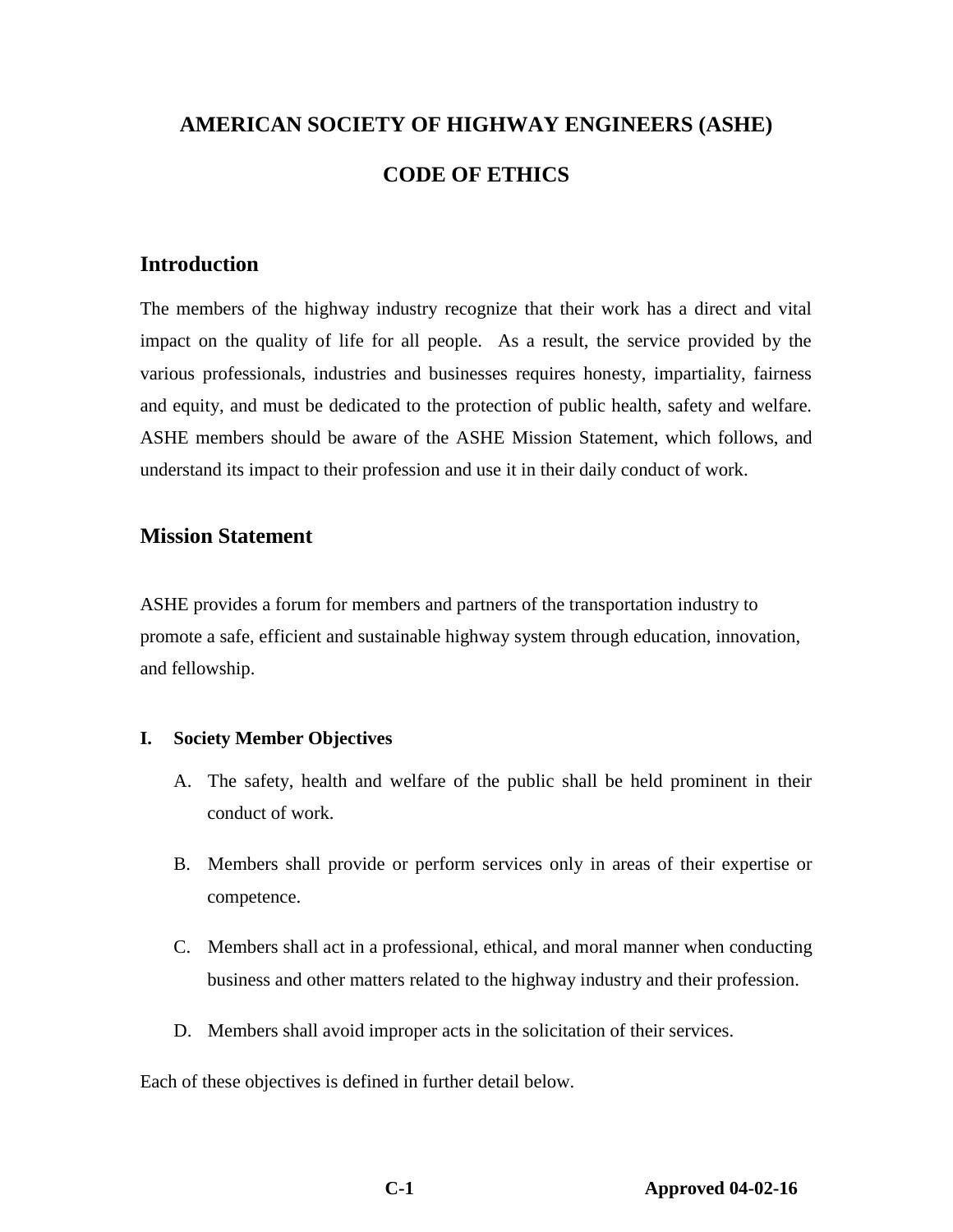#### **II. Code of Conduct**

- A. The safety, health and welfare of the public will be held prominent in the conduct of work by ASHE members.
	- 1. ASHE members shall perform their work recognizing the importance of protecting the safety, health, property and welfare of the public.
	- 2. If, during the conduct of work, a member's judgement is compromised or overruled in such a way that endangers the safety, health, property, or welfare of the public, the member shall notify the appropriate authority.
	- 3. Members shall refrain from association with any person or business venture, which they suspect to be engaged in fraudulent or dishonest business practices.
- B. Members should provide or perform services solely in areas of their expertise or competence.
	- 1. ASHE members shall perform work assignments only when qualified by training, education, or experience in the specified field or service involved.
	- 2. ASHE members shall recommend, approve or promote only those products or services in which they have competence and knowledge.
- C. Members shall act in a professional, ethical, and moral manner when conducting business and other matters related to the highway industry and their profession.
	- 1. ASHE members shall identify all known and potential conflicts of interest to their employers or clients informing them of any business association, which could influence or appear to influence their judgement or quality of service.
	- 2. ASHE members can accept compensation from more than one party for performing the same services providing that the circumstances are fully disclosed and agreed to by all interested parties.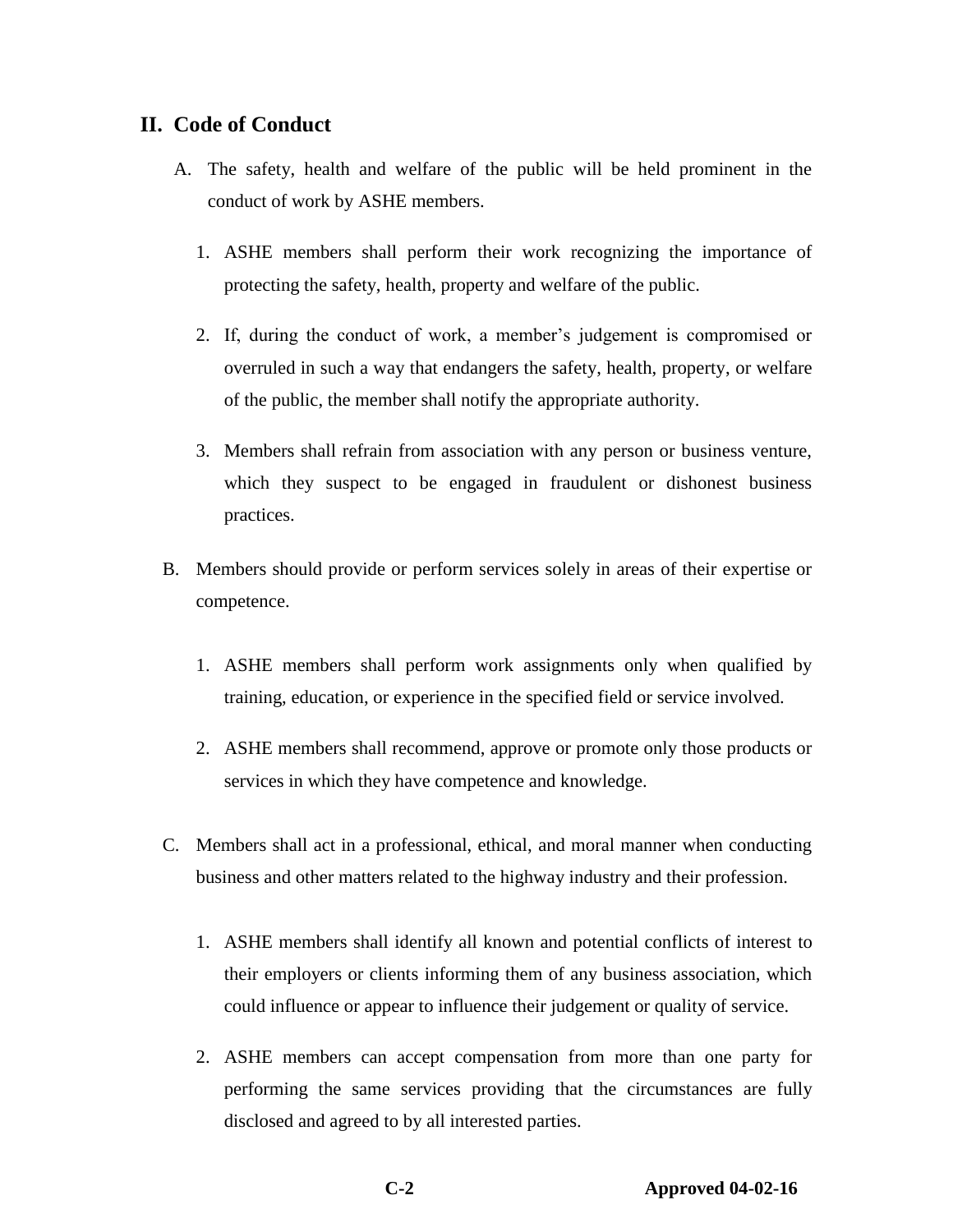- D. Members should maintain the utmost integrity in the solicitation of their products and services.
	- 1. ASHE members shall be entirely truthful when representing their business experience, professional qualifications or product performance.
	- 2. ASHE members shall not offer, give, solicit or receive any gift, political contribution or other valuable consideration with the intent of receiving favorable consideration of a contract award, materials purchase or other work.

#### **III.Member Obligations**

- A. Members of ASHE shall be guided in their provision of service by the highest standards of integrity.
- B. Members of ASHE shall strive to serve the public interest.
- C. Members of ASHE shall refrain from all conduct or practice, which may discredit the highway industry or deceive the public.
- D. Members of ASHE shall not disclose confidential information concerning the business affairs or technical processes of any present or former client or employer without his consent.
- E. Conflicting interests shall not influence members of ASHE.
- F. Members of ASHE shall uphold the principle that adequate compensation be received for services provided to the highway industry.
- G. Members of ASHE shall be totally truthful in their efforts to gain employment or advancement and shall not criticize other members of the highway industry.
- H. Members of ASHE shall not attempt to injure, maliciously or falsely, directly or indirectly, the reputation, prospects, practice or employment of other members of the highway industry.